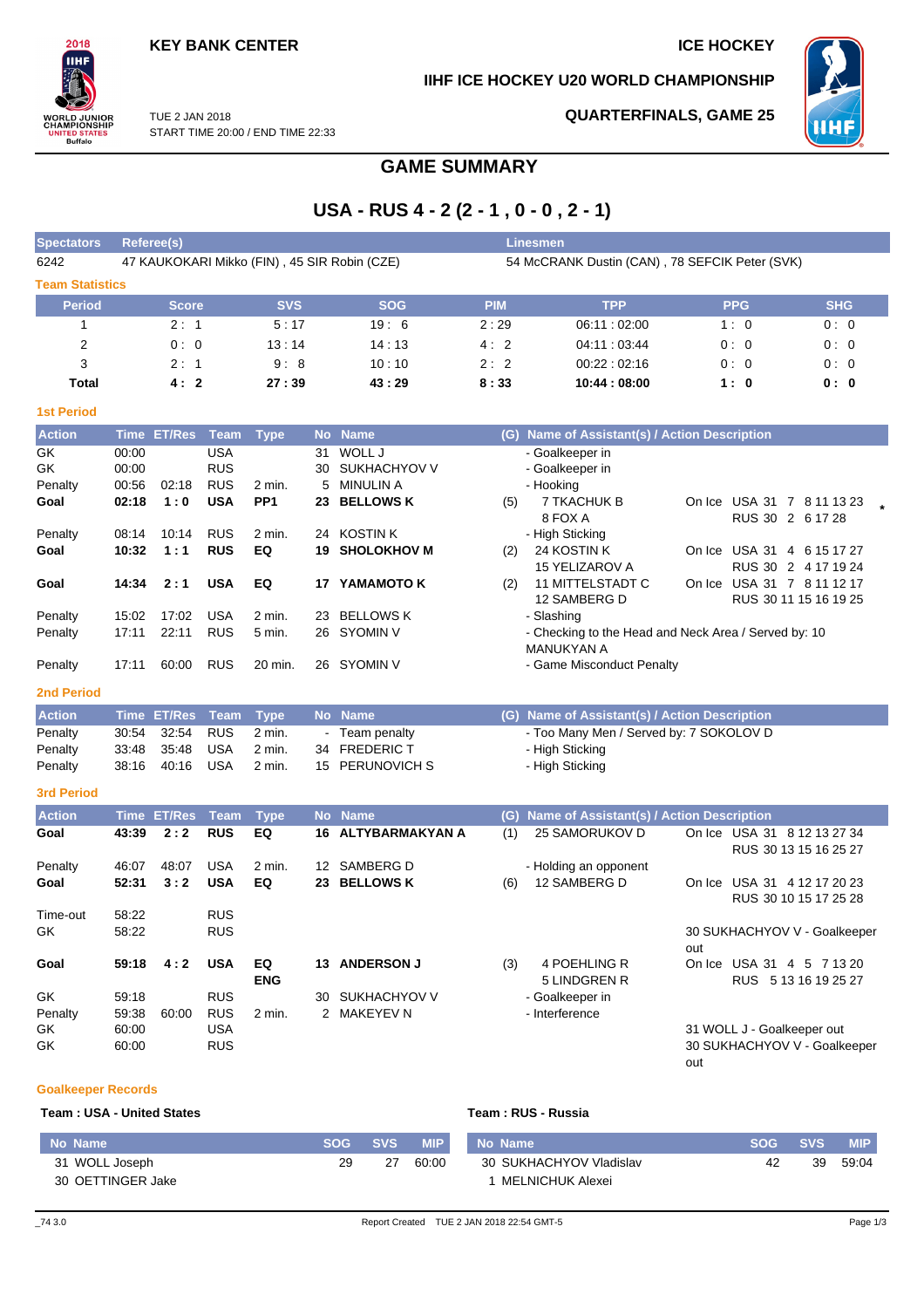# **KEY BANK CENTER ICE HOCKEY**



**IIHF ICE HOCKEY U20 WORLD CHAMPIONSHIP**



TUE 2 JAN 2018 START TIME 20:00 / END TIME 22:33

## **QUARTERFINALS, GAME 25**

**Game Statistics Team : USA (white)**

|              | Head Coach: MOTZKO Bob  |    |          |                |                |          |    |                   |          |   |                | <b>Shots on Goal</b> |                |          |      |                |                | Time on Ice |                |    |            |
|--------------|-------------------------|----|----------|----------------|----------------|----------|----|-------------------|----------|---|----------------|----------------------|----------------|----------|------|----------------|----------------|-------------|----------------|----|------------|
| No Pos Name  |                         | G. | A        | P.             |                |          |    | PIM FO+ FO- FO+/- | FO%      |   | $\overline{2}$ |                      | 3 OT TS        | $+/-$    |      | $\overline{2}$ | 3              | <b>OT</b>   | <b>TOT SHF</b> |    | <b>AVG</b> |
| 4 F          | POEHLING Ryan           | 0  |          | 1              | $\Omega$       | 8        | 5  | 3                 | 61.54    | 0 | $\Omega$       | 1                    |                | $+1$     | 6:41 | 7:37 6:07      |                |             | 20:25          | 31 | 0:39       |
| 8 D          | FOX Adam                | 0  |          |                | $\mathbf 0$    | 0        | 0  | 0                 | 0.00     | 6 | 2              | $\Omega$             | 8              | $\Omega$ |      | 7:46 6:37 6:32 |                |             | 20:55          | 27 | 0:46       |
| 12 D         | SAMBERG Dylan           | 0  | 2        | $\overline{2}$ | $\overline{2}$ | 0        | 0  | 0                 | 0.00     | 0 |                | $\Omega$             |                | $+1$     |      |                | 6:28 7:10 7:06 |             | 20:44          | 32 | 0:38       |
| 17 F         | YAMAMOTO Kailer         |    | 0        | 1              | 0              |          | 2  | $-1$              | 33.33    | 1 |                |                      | 3              | $+1$     |      | 7:44 5:23 5:19 |                |             | 18:26          | 29 | 0:38       |
| 23 F         | BELLOWS Kieffer +A (BP) | 2  | $\Omega$ | $\overline{2}$ | $\overline{2}$ |          |    | 0                 | 50.00    | 4 | 0              | 3                    | $\overline{7}$ | $+1$     |      |                | 5:54 4:57 4:12 |             | 15:03          | 23 | 0:39       |
| 5 D          | LINDGREN Ryan +A        | 0  |          |                | 0              | 0        | 0  | 0                 | 0.00     | 0 | 0              | $\Omega$             | 0              | $+1$     |      | 4:00 6:46 8:47 |                |             | 19:33          | 31 | 0:37       |
| 7 F          | <b>TKACHUK Brady</b>    | 0  |          | 1              | 0              | 0        | 0  | 0                 | 0.00     | 0 |                |                      | 2              | $+2$     |      |                | 8:07 8:39 8:38 |             | 25:24          | 29 | 0:52       |
| 11 F         | MITTELSTADT Casey       | 0  |          | 1              | 0              | 7        | 8  | $-1$              | 46.67    | 3 | 0              |                      | 4              | $+1$     |      |                | 7:56 6:07 7:16 |             | 21:19          | 26 | 0:49       |
| 13 F         | ANDERSON Joey +C        |    | 0        | 1              | 0              | 8        |    | 7                 | 88.89    | 0 | 4              | 2                    | 6              |          |      |                | 7:06 8:48 9:16 |             | 25:10          | 36 | 0:41       |
| 15 D         | PERUNOVICH Scott        | 0  | 0        | 0              | $\overline{2}$ | $\Omega$ | 0  | 0                 | 0.00     | 1 | 0              | $\Omega$             | 1              | $-1$     |      |                | 6:05 6:25 8:38 |             | 21:08          | 28 | 0:45       |
| 9 F          | <b>NORRIS Josh</b>      | 0  | 0        | 0              | 0              | 8        | 3  | 5                 | 72.73    | 0 | 0              | 0                    | 0              |          |      | 3:06 3:35 5:29 |                |             | 12:10          | 20 | 0:36       |
| 20 D         | <b>PEEKE Andrew</b>     | 0  | 0        | 0              | 0              | 0        | 0  | 0                 | 0.00     | 0 | 0              |                      | 1              | $+2$     |      | 4:38 5:07 5:41 |                |             | 15:26          | 22 | 0:42       |
| 21 F         | <b>HARPER Patrick</b>   | 0  | 0        | 0              | $\mathbf 0$    | 0        | 0  | 0                 | 0.00     | 2 | 0              | 0                    | 2              | 0        |      | 3:10 3:44 3:36 |                |             | 10:30          | 17 | 0:37       |
| 24 D         | <b>ANDERSON Mikey</b>   | 0  | 0        | 0              | 0              | 0        | 0  | 0                 | 0.00     | 0 | 0              | 0                    | 0              | 0        |      |                | 3:09 3:54 4:35 |             | 11:38          | 16 | 0:43       |
| 49 F         | <b>JONES Max</b>        | 0  | 0        | $\Omega$       | $\Omega$       | $\Omega$ | 0  | 0                 | 0.00     | 4 |                | $\Omega$             | 2              | 0        |      |                | 3:25 4:00 5:53 |             | 13:18          | 21 | 0:38       |
| 6 D          | <b>HUGHES Quinn</b>     | 0  | 0        | 0              | 0              | 0        | 0  | 0                 | 0.00     |   |                | $\Omega$             | 2              | -1       |      | 3:33 0:56 0:00 |                |             | 4:29           | 9  | 0:29       |
| 27 F         | <b>TUFTE Riley</b>      | 0  | 0        | 0              | 0              |          | 0  | 1                 | 100.00   | 0 | 0              | $\mathbf 0$          | 0              | $-2$     |      |                | 5:29 3:19 0:24 |             | 9:12           | 13 | 0:42       |
| 34 F         | <b>FREDERIC Trent</b>   | 0  | 0        | $\mathbf 0$    | $\overline{2}$ | 1        | 4  | $-3$              | 20.00    | 0 | 3              | 0                    | 3              | $-1$     |      |                | 3:47 3:05 3:15 |             | 10:07          | 16 | 0:37       |
| 30 GK        | <b>OETTINGER Jake</b>   | 0  | 0        | 0              | 0              |          |    |                   |          | 0 | 0              | $\Omega$             | 0              |          |      |                |                |             |                |    |            |
| 31 GK        | WOLL Joseph             | 0  | 0        | 0              | $\mathbf 0$    |          |    |                   |          | 0 | 0              | 0                    | $\mathbf 0$    |          |      |                |                |             |                |    |            |
| <b>Total</b> |                         | 4  | 7.11     |                | 8              | 35       | 24 |                   | 11 59.32 |   | 19 14 10       |                      | 43             |          |      |                |                |             |                |    |            |

| Team: RUS (red) |                           |          |              |   |             |          |             |                   |       |          |                |          |                      |       |                |      |             |                |    |            |
|-----------------|---------------------------|----------|--------------|---|-------------|----------|-------------|-------------------|-------|----------|----------------|----------|----------------------|-------|----------------|------|-------------|----------------|----|------------|
|                 | Head Coach: BRAGIN Valeri |          |              |   |             |          |             |                   |       |          |                |          | <b>Shots on Goal</b> |       |                |      | Time on Ice |                |    |            |
| No Pos          | <b>Name</b>               | G.       | $\mathbf{A}$ | P |             |          |             | PIM FO+ FO- FO+/- | FO%   |          | $\overline{2}$ |          | 3 OT TS              | $+/-$ | $\overline{2}$ | 3    | <b>OT</b>   | <b>TOT SHF</b> |    | <b>AVG</b> |
| 5 D             | <b>MINULIN Artyom</b>     | 0        | 0            | 0 | 2           | 0        | 0           | 0                 | 0.00  | 0        | 0              | 0        | 0                    | $-1$  | 5:44 7:15 6:04 |      |             | 19:03          | 28 | 0:40       |
| 6<br>D          | ZAITSEV Yegor +C          | 0        | 0            | 0 | 0           | 0        | 0           | 0                 | 0.00  | 0        | 1              | 0        | 1                    | 0     | 7:17 7:09 6:29 |      |             | 20:55          | 29 | 0:43       |
| 10 F            | <b>MANUKYAN Artyom</b>    | 0        | 0            | 0 | 0           | 0        | 0           | 0                 | 0.00  | 0        |                | 0        |                      | -1    | 3:59 5:08 5:04 |      |             | 14:11          | 21 | 0:40       |
| 17 F            | <b>RUBTSOV German</b>     | 0        | 0            | 0 | 0           | 5        | 13          | -8                | 27.78 | 0        | 1              | 0        | 1                    | 0     | 5:54 7:05 5:09 |      |             | 18:08          | 30 | 0:36       |
| 28 F            | <b>KAYUMOV Artur</b>      | 0        | $\mathbf 0$  | 0 | 0           | 0        | $\Omega$    | 0                 | 0.00  | 1        | 0              | 0        | 1                    | -1    | 7:30 7:19 5:13 |      |             | 20:02          | 28 | 0:42       |
| 7 F             | <b>SOKOLOV Dmitri</b>     | 0        | 0            | 0 | 0           | 0        | 0           | 0                 | 0.00  | 1        | 2              | 3        | 6                    | 0     | 2:51 4:00 5:05 |      |             | 11:56          | 20 | 0:35       |
| 13 F            | MALTSEV Mikhail +A        | 0        | 0            | 0 | 0           | 8        | 10          | $-2$              | 44.44 | 2        | 1              | $\Omega$ | 3                    | 0     | 5:45 5:16 6:04 |      |             | 17:05          | 26 | 0:39       |
| 22 D            | KNYZHOV Nikolai           | 0        | 0            | 0 | $\mathbf 0$ | 0        | $\mathbf 0$ | $\Omega$          | 0.00  | 0        | 0              | 0        | 0                    | 0     | 4:38 4:07 5:55 |      |             | 14:40          | 23 | 0:38       |
| 26 D            | <b>SYOMIN Vladislav</b>   | 0        | 0            | 0 | 25          | 0        | 0           | 0                 | 0.00  | 0        | 0              | 0        | 0                    | 0     | 4:38 0:00 0:00 |      |             | 4:38           | 6  | 0:46       |
| 27 F            | POLODYAN Alexei           | 0        | 0            | 0 | $\Omega$    | 0        | $\Omega$    | 0                 | 0.00  | $\Omega$ | 0              | 3        | 3                    | 0     | 2:58 3:15 5:40 |      |             | 11:53          | 18 | 0:39       |
| 11 F            | <b>ABRAMOV Vitali</b>     | 0        | 0            | 0 | 0           | 0        | 0           | 0                 | 0.00  | 0        | 3              | 0        | 3                    | -1    | 3:24 3:32 5:05 |      |             | 12:01          | 19 | 0:37       |
| 15 D            | YELIZAROV Anatoli         | 0        | 1            | 1 | 0           | 0        | 0           | 0                 | 0.00  | 0        | 0              | 1        | 1                    | -1    | 3:34 3:26 5:54 |      |             | 12:54          | 27 | 0:28       |
| 16 F            | ALTYBARMAKYAN Andrei      | 1        | 0            | 1 | 0           | 0        | 0           | 0                 | 0.00  | 0        | 1              | 2        | 3                    | -1    | 3:07 3:44 6:06 |      |             | 12:57          | 19 | 0:40       |
| 19 F            | SHOLOKHOV Marsel (BP)     | 1        | 0            | 1 | 0           | 5        | 8           | $-3$              | 38.46 | 2        | 0              | 0        | 2                    | -1    | 4:59 5:01 5:05 |      |             | 15:05          | 27 | 0:33       |
| 25 D            | <b>SAMORUKOV Dmitri</b>   | 0        | 1            | 1 | 0           | 0        | $\Omega$    | 0                 | 0.00  | 0        | 0              | 0        | 0                    | $-2$  | 3:48 6:02 6:08 |      |             | 15:58          | 27 | 0:35       |
| 2 D             | MAKEYEV Nikita +A         | 0        | 0            | 0 | 2           | 0        | 0           | 0                 | 0.00  | 0        | 0              | 1        |                      | $+1$  | 3:38 6:33 5:08 |      |             | 15:19          | 26 | 0:35       |
| 4 D             | SHEPELEV Alexander        | 0        | 0            | 0 | 0           | 0        | 0           | 0                 | 0.00  | 0        | 2              | 0        | 2                    | $+1$  | 4:00 5:31      | 4:58 |             | 14:29          | 22 | 0:39       |
| 12 F            | <b>IVANOV Georgi</b>      | 0        | 0            | 0 | 0           | 6        | 4           | 2                 | 60.00 | 0        | 1              | 0        | 1                    | 0     | 7:18 4:10 3:50 |      |             | 15:18          | 24 | 0:38       |
| 14 F            | <b>SVECHNIKOV Andrei</b>  | 0        | 0            | 0 | 0           | 0        | 0           | $\Omega$          | 0.00  | 0        | 0              | 0        | 0                    | 0     | 4:38 2:55      | 3:21 |             | 10:54          | 17 | 0:38       |
| 24 F            | <b>KOSTIN Klim</b>        | $\Omega$ | 4            |   | 2           | $\Omega$ | 0           | 0                 | 0.00  | 0        | 0              | $\Omega$ | 0                    | $+1$  | 9:26 4:38 3:37 |      |             | 17:41          | 25 | 0:42       |
| 1 GK            | <b>MELNICHUK Alexei</b>   | 0        | 0            | 0 | $\mathbf 0$ |          |             |                   |       | 0        | 0              | 0        | 0                    |       |                |      |             |                |    |            |
| 30 GK           | SUKHACHYOV Vladislav      | 0        | 0            | 0 | 0           |          |             |                   |       | 0        | 0              | $\Omega$ | 0                    |       |                |      |             |                |    |            |
| Total           |                           | 2        | 3            | 5 | 31          | 24       | 35          | -11               | 40.68 | 6        | 13             | 10       | 29                   |       |                |      |             |                |    |            |